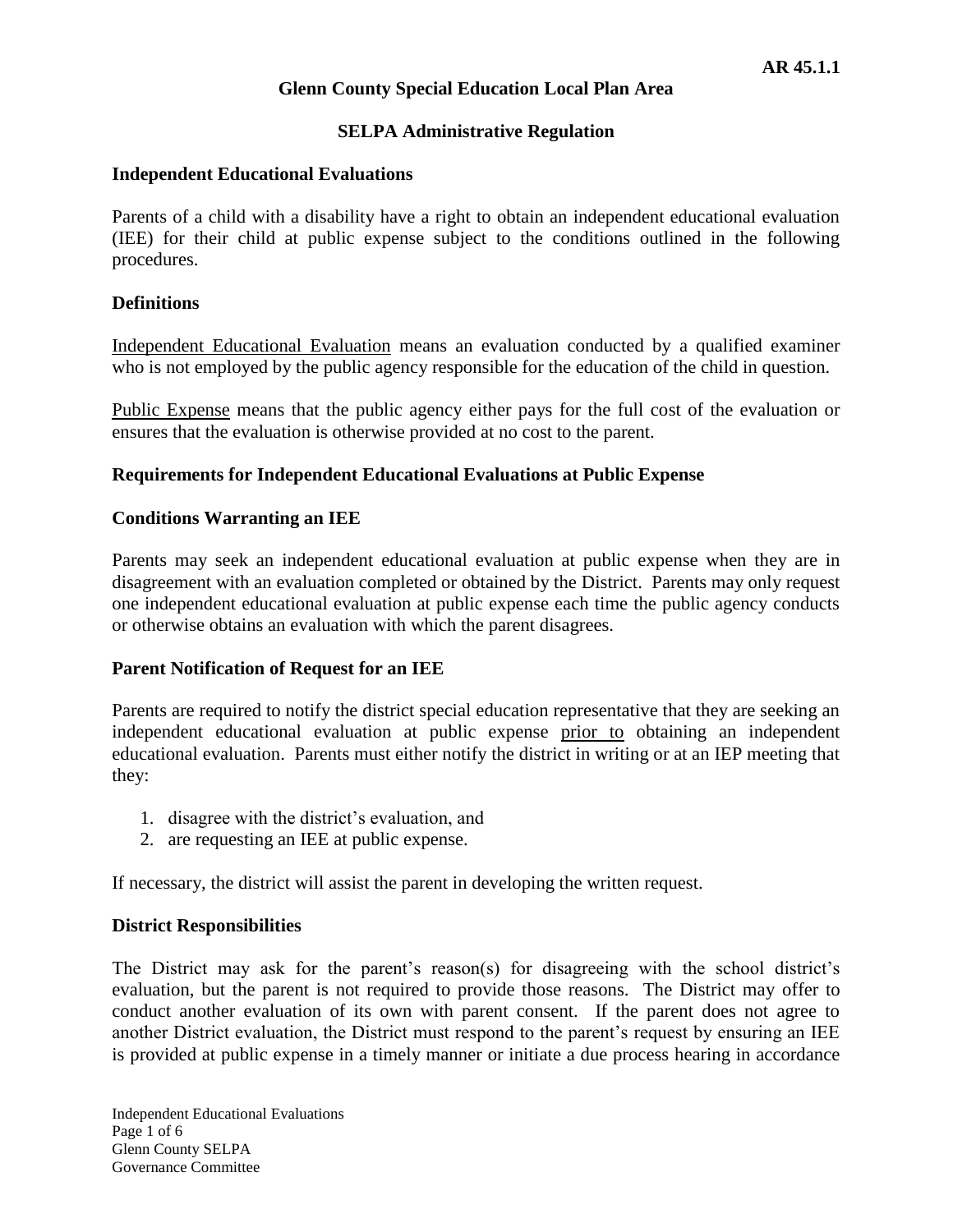# **SELPA Administrative Regulation**

with this policy. The district may not unnecessarily delay either providing the IEE at public expense or initiating a due process hearing to defend its evaluation.

Once the parent communicates his/her disagreement with the school district's evaluation and requests an IEE at public expense in writing or at an IEP meeting, the following procedures will be followed:

- 1. The district's administrator responsible for special education will be notified.
- 2. The district will provide to the parents a copy of the Glenn SELPA policy and procedures including criteria for IEEs, the option for an alternative District examiner (Option A below), and options for an IEE at public expense (Options B, C, D and E below) as follows:
	- A. A district staff member from another school
	- B. A staff member from another LEA in the SELPA
	- C. A staff member from another SELPA
	- D. A staff member from one of the State Diagnostic Schools (as appropriate)
	- E. A private sector provider
- 3. The parents will communicate to the district, in writing, their preferred option.

4. The district will determine whether the district will initiate due process to establish the appropriateness of its evaluation or proceed with obtaining an independent educational evaluation. If the district files for a hearing and a hearing officer determines that the district evaluation is appropriate, the parent has a right to an independent educational evaluation but not at public expense. If a hearing officer requires that the district provide an IEE, it will be at district expense.

If the district agrees to provide an IEE:

- An Assessment Planning Team (APT) will be convened to develop an assessment plan which specifies those areas to be evaluated and who will complete each assessment in accordance with Glenn SELPA policy. The parent(s) should be encouraged to participate in the Assessment Planning Team. Within 15 calendar days of the decision to obtain an IEE, the parents will be sent an assessment plan for their review and consent.
- Upon receipt of the signed written consent to assess, the district will arrange for the completion of the IEE.
- Parents will be required to sign a release and exchange of information between the IEE evaluator(s) and the school district.

Nothing in this part is intended to discourage or prevent the district from conducting additional evaluations of its own subject to consent from the parent. If the request for an IEE is received more than one year from the date of completion of the school district's evaluation, the district may, with consent of the parent(s), complete a reevaluation prior to providing parents with an IEE.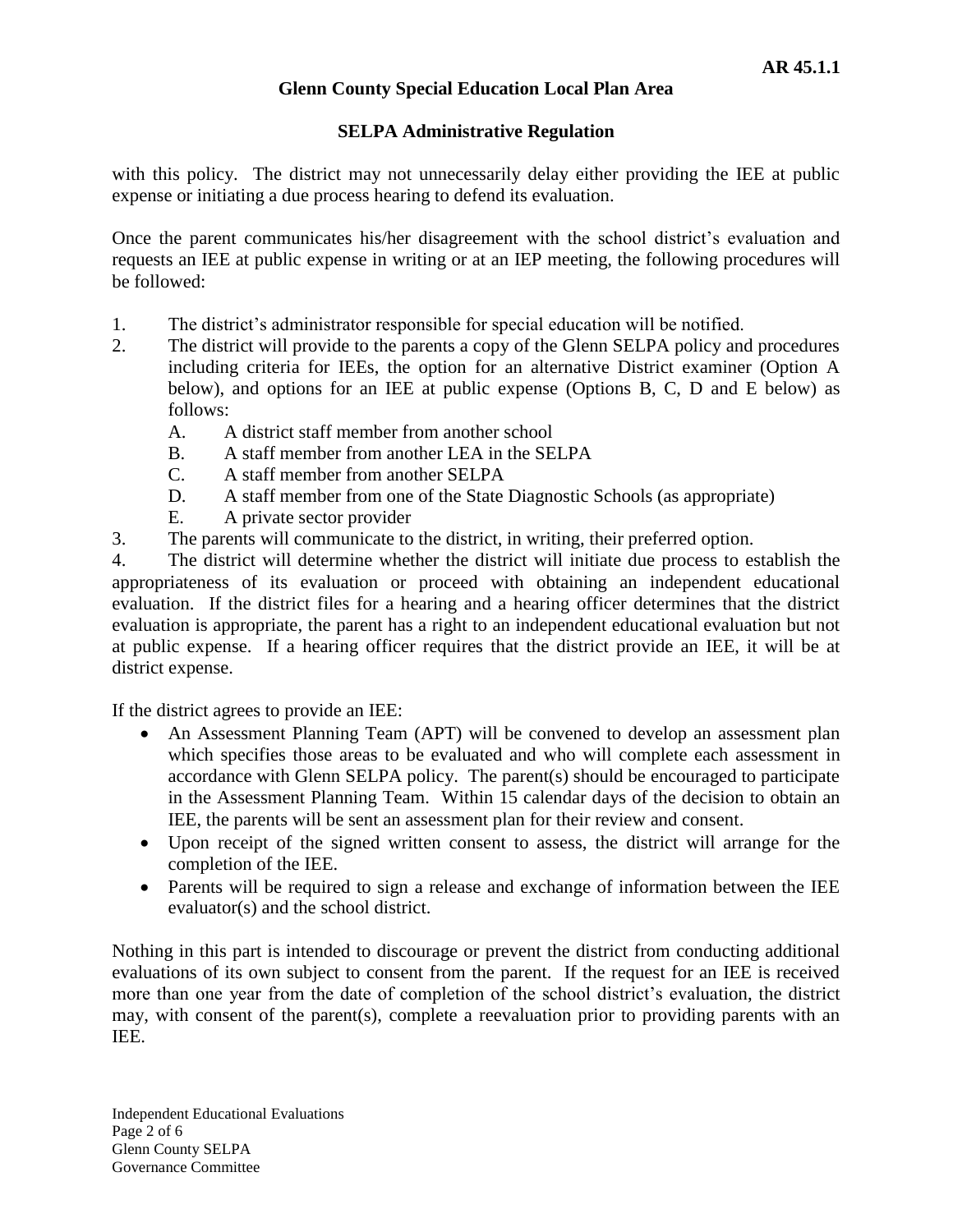# **SELPA Administrative Regulation**

## **Timeline Regarding Independent Education Evaluation**

In the interest of consistency between public and private evaluations, the parents are encouraged to choose an option for additional assessment offered by the District within 15 calendar days of receiving the options.

After the parent of the student with a disability chooses an option for additional evaluation and signs an assessment plan, the District will initiate a contract with the examiner within 15 days of receipt of parental consent.

The District will contract with a qualified independent examiner who is able to provide a written report for an IEP within 60 days of the date of contracting for an evaluation. If the selected candidate cannot meet the timeline, the District will inform the parent and ask for agreement to an extension of time or selection of another option.

## **Requirements for Independent Educational Evaluations at Private Expense**

If parents obtain an independent educational evaluation at their expense, the evaluator(s) will be allowed to observe the student in the current setting and observe the proposed setting. Provided that the IEE complies with the criteria set forth in these procedures, the evaluation will be considered by the IEP Team in making educational decisions for the child. The results of the evaluation may be used by either party in a due process hearing.

## **Criteria for Independent Educational Evaluations**

Independent evaluator(s) will comply with all state and federal requirements pertaining to the evaluation of students with disabilities (EC 56320-27; CFR 300:301 – 306) and the criteria set forth in these procedures.

#### **Location Limitations for Evaluators**

Evaluators must be located within the state of California and within a one hundred fifty (150) mile radius from Glenn County. Evaluators outside of this area will be approved only on an exceptional basis if the parents can demonstrate the necessity of using personnel outside the specified area. Any expenses beyond the evaluation (i.e., food, lodging, transportation, etc.) are not covered in the cost of the independent evaluation.

#### **Minimum Qualifications for Evaluators**

All assessments must be conducted by persons qualified to perform the assessment as determined by the SELPA (California Education Code Section 56322). All assessments must be conducted in accordance with the requirements of Federal and State law, including but not limited to, observing the student in the appropriate setting (California Education Code Section 56329), and

Independent Educational Evaluations Page 3 of 6 Glenn County SELPA Governance Committee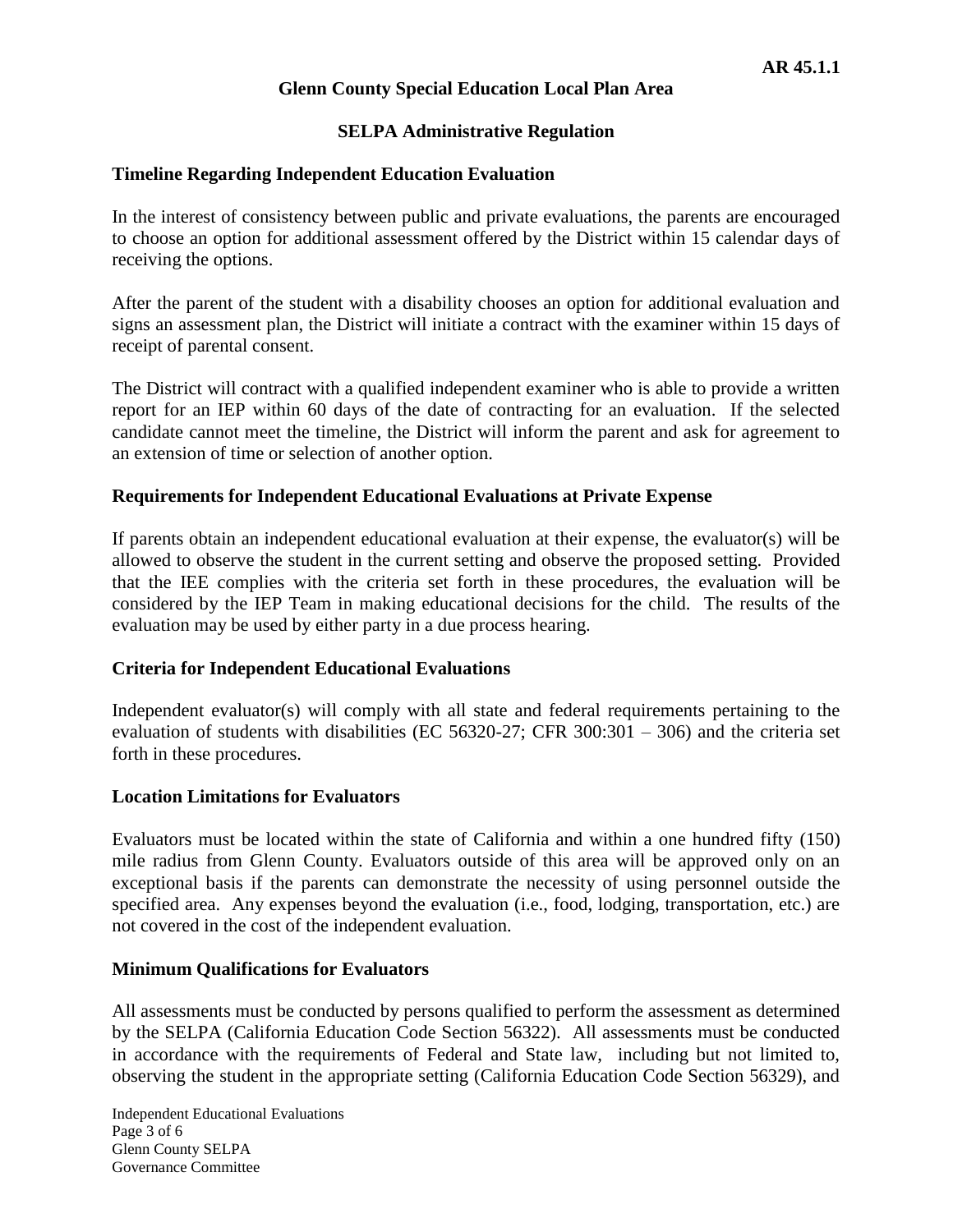# **SELPA Administrative Regulation**

conducting evaluations in accordance with California Education Code Section 56320. Evaluators with credentials other than those listed below will not be approved unless the parent can demonstrate the appropriateness of using an evaluator meeting other qualifications.

| <b>Type of Assessment</b>       | <b>Qualifications</b>                                                                                                                                                       |
|---------------------------------|-----------------------------------------------------------------------------------------------------------------------------------------------------------------------------|
| Academic Achievement            | Certificated Special Education Teacher,<br>Licensed Educational Psychologist,<br>Licensed Clinical Psychologist, or<br>School Psychologist (Credentialed)                   |
| Adaptive Behavior               | Licensed Educational Psychologist,<br>Certificated Special Education Teacher,<br>Licensed Clinical Psychologist, or<br>School Psychologist (Credentialed)                   |
| <b>Assistive Technology</b>     | Certified or Licensed Speech/Language Pathologist,<br>Certificated Special Education Teacher, or<br>Licensed or Certified Occupational Therapist                            |
| <b>Auditory Acuity</b>          | <b>Licensed or Certificated Audiologist</b>                                                                                                                                 |
|                                 | Auditory Perception (Cen Aud Pro) Licensed or Certificated Audiologist                                                                                                      |
| Cognitive                       | Licensed Educational Psychologist,<br>School Psychologist (Credentialed), or<br><b>Licensed Clinical Psychologist</b>                                                       |
| Motor                           | Licensed Physical Therapist,<br>Registered Occupational Therapist, or<br><b>Adaptive Physical Education Specialist</b>                                                      |
| Speech and Language             | Certified or Licensed Speech/Language Pathologist                                                                                                                           |
| Social / Emotional / Behavioral | School Psychologist (credentialed),<br>Clinical Psychologist,<br>Licensed Psychiatrist,<br>Licensed Educational Psychologist, or<br><b>Board Certified Behavior Analyst</b> |
| <b>Type of Assessment</b>       | <b>Qualifications</b>                                                                                                                                                       |

Independent Educational Evaluations Page 4 of 6 Glenn County SELPA Governance Committee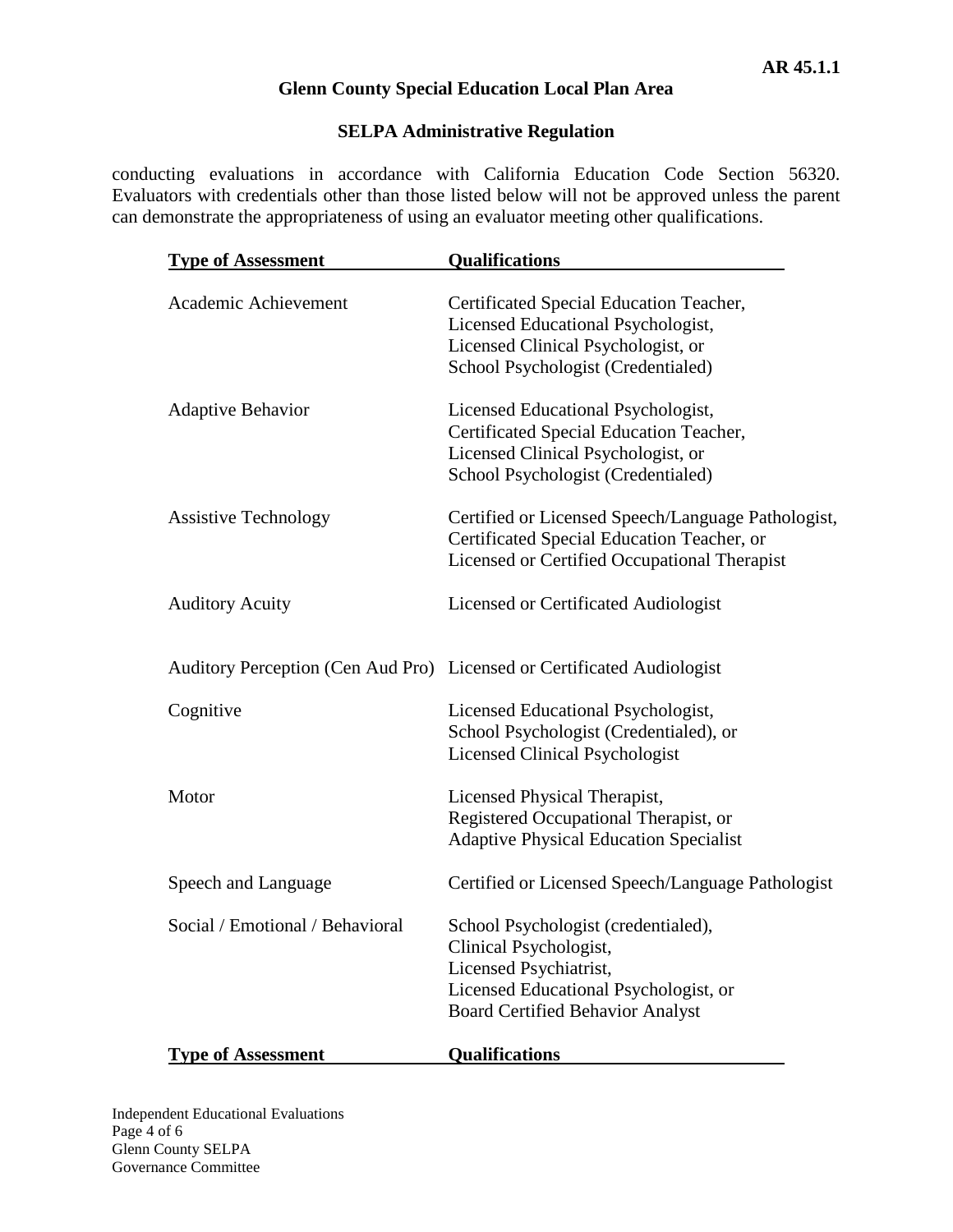#### **SELPA Administrative Regulation**

| <b>Functional Vision</b> | Certificated Teacher of the Visually Impaired                                                                     |
|--------------------------|-------------------------------------------------------------------------------------------------------------------|
| Visual-Motor Integration | School Psychologist (credentialed),<br>Licensed Educational Psychologist, or<br>Registered Occupational Therapist |
| <b>Transition</b>        | <b>Credentialed Special Education Teacher</b>                                                                     |

#### **Cost Containment Criteria for Evaluations**

The cost of an IEE shall be comparable to those costs that the District incurs when it uses its own employees or contractors to perform a similar assessment. Costs include: observations, administration and scoring of tests, report writing, and attendance in person or by phone at an IEP team meeting. In the case of reimbursement to the parent, reimbursement will be in an amount no greater than the actual cost to the parent and will be subject to proof of payment.

The cost of a psycho-educational IEE shall not exceed \$3,500.00. The cost of a speech and language, occupational therapy, and/or adaptive physical education shall not exceed \$1,500.00. The cost of other types of IEEs will be considered on a case-by-case basis. Guidelines for all IEE costs are calculated by considering time required for the assessment and the appropriate District employee hourly rate. Costs above these amounts will not be approved unless the parent can demonstrate that such costs reflect unique circumstances justifying the selection of an evaluator whose fees fall outside thse criteria. A school district will not necessarily fund the attendance of the assessor at the IEP team meeting convened to consider the IEE.

When the parents' insurance will cover all or part of the costs of the independent evaluation, the District will request that the parents voluntarily have their insurance pay the independent evaluation costs covered by their insurance. However, parents will not be asked to have insurance cover independent evaluation costs if such action would result in a financial cost to the parents not reimbursed by the District, including but not limited to the following:

- 1. A decrease in available lifetime coverage or any other benefit under an insurance policy;
- 2. An increase in premiums or the discontinuance of the policy; or
- 3. An out-of-pocket expense such as payment of a deductible amount incurred in filing a claim.

#### **Observations**

The evaluator(s) will comply with district procedures pertaining to the observation of students. If the District observed the student in conducting the evaluation with which the parents disagree or if its assessment procedures allow in-class observations, the independent examiner will be provided with an equivalent opportunity to observe the student in the current educational setting,

Independent Educational Evaluations Page 5 of 6 Glenn County SELPA Governance Committee